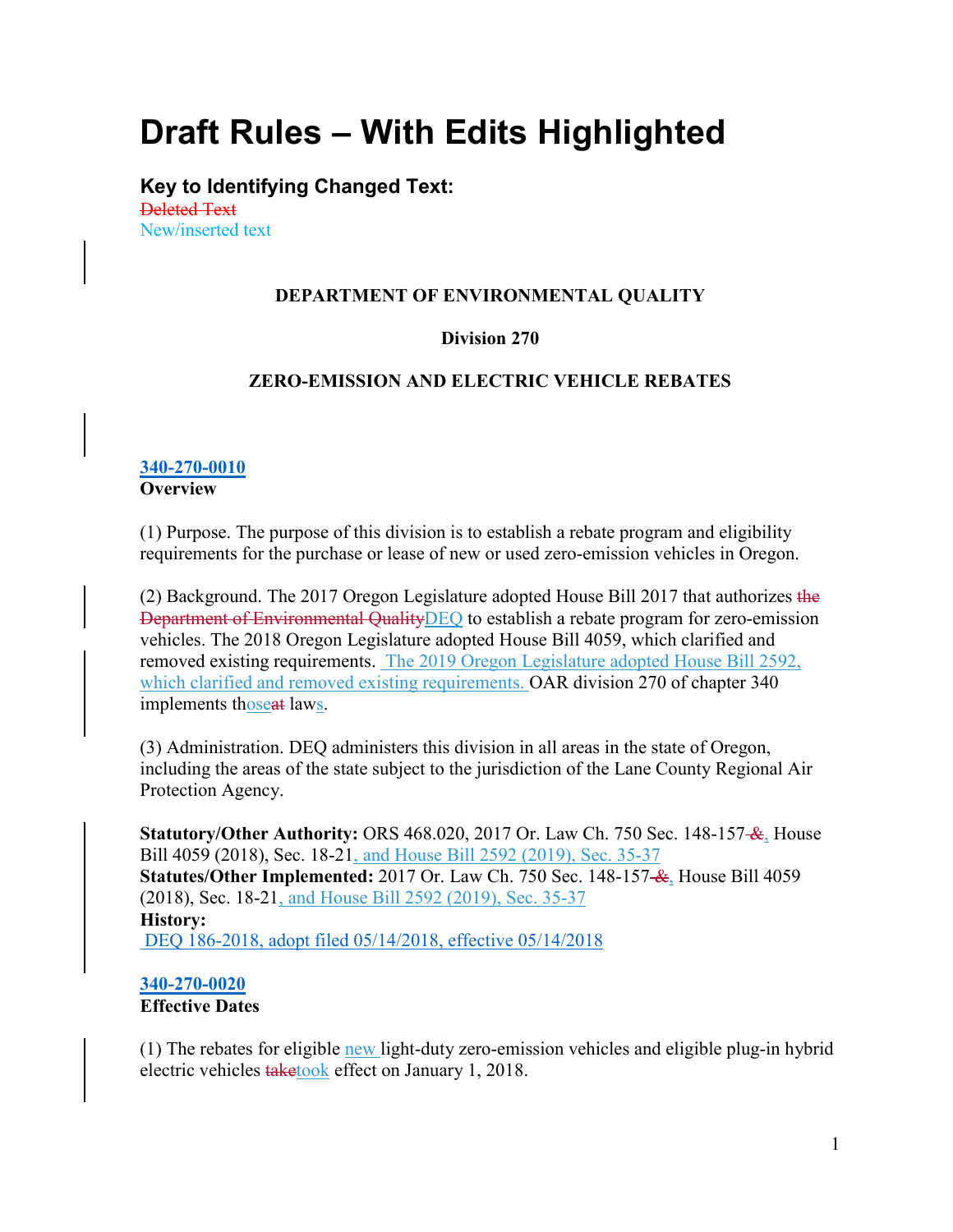(2) The rebates for the Charge Ahead Program took effect on January 1, 2018 for light duty zero emission vehicles. The rebates for the Charge Ahead Program take effect on January 1, 2018September 29, 2019 for plug-in hybrid electric vehicles.

(3) The rebates for eligible neighborhood electric vehicles and eligible zero-emission motorcycles **taketook** effect on January 1, 2019.

(4) The rules in this division expire on January 2, 2024.

(5) The effective dates of the program are contingent on appropriate funding.

**Statutory/Other Authority:** ORS 468.020, 2017 Or. Law Ch. 750 Sec. 148-157 &, House Bill 4059 (2018), Sec. 18-21, and House Bill 2592 (2019), Sec. 35-37 **Statutes/Other Implemented:** 2017 Or. Law Ch. 750 Sec. 148-157 &, House Bill 4059 (2018), Sec. 18-21, and House Bill 2592 (2019), Sec. 35-37 **History:** [DEQ 186-2018, adopt filed 05/14/2018, effective 05/14/2018](https://secure.sos.state.or.us/oard/viewReceiptPDF.action?filingRsn=37756)

# **[340-270-0030](https://secure.sos.state.or.us/oard/viewSingleRule.action?ruleVrsnRsn=253449)**

# **Definitions and Abbreviations**

(1) "Area median income" means the median income for the metropolitan statistical area in which a household is located or, if the household is not located within a metropolitan statistical area, for the metropolitan statistical area in closest proximity to the location of the household, as determined by the Housing and Community Services Department, adjusted for household size.

(2) "Charge Ahead rebate" means a rebate for the purchase of a new or used light-duty zeroemission vehicle with an electrochemical storage capacity or a plug-in hybrid electric vehicle issued through the Charge Ahead Program.

(3) "DEQ" is the Oregon Department of Environmental Quality or a contractor selected by DEQ.

(4) "Eligible vehicle" means a motor vehicle that:

(a) Qualifies as a:

(A) Light-duty zero-emission vehicle with an electrochemical energy storage capacity;

- (B) Plug-in hybrid electric vehicle;
- (C) Neighborhood electric vehicle; or
- (D) Zero-emission motorcycle;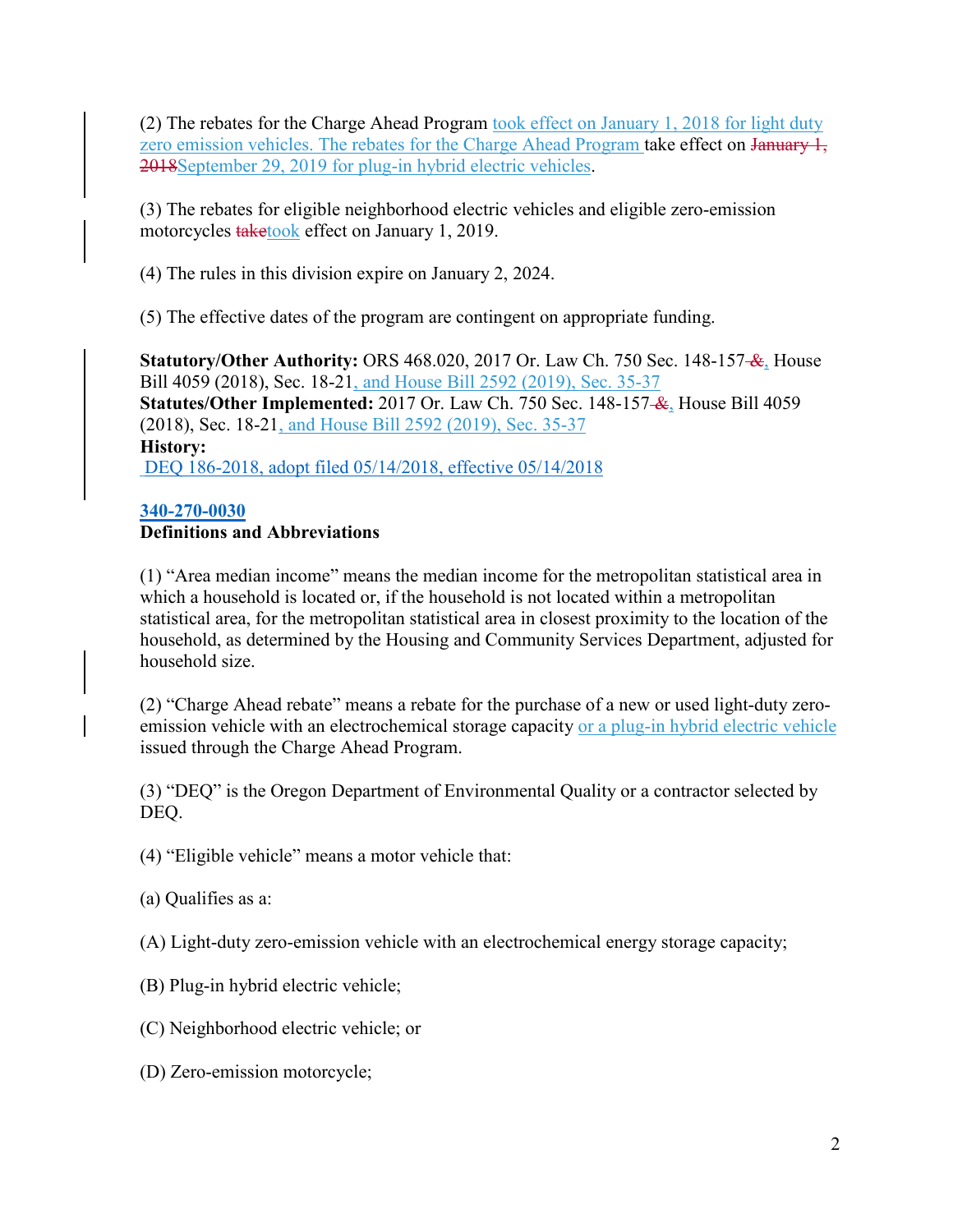(b) Is new, or has been previously used only as a dealership floor model or test-drive vehicle;

(c) Has not previously been registered in Oregon;

(d) Is constructed entirely from new parts that have never been the subject of a retail sale;

(e) Has a base manufacturer's suggested retail price of less than \$50,000;

(f) Is covered by a manufacturer's express warranty on the vehicle drive train, including the applicable energy storage system or battery pack, for at least 24 months from the purchase or lease date; and

(g) Is certified by the manufacturer to comply with all applicable federal safety standards issued by the National Highway Traffic Safety Administration for new motor vehicles and new motor vehicle equipment.

(5(5) "Household" means all individuals who reside in the place of residence, including all family members and roommates who are not related and not part of a separate lease agreement.

(6) "Lease date" means the day that the lease agreement is signed.

 $(67)$  "Light-duty zero-emission vehicle" means a motor vehicle that:

(a) Has a gross vehicle weight rating of 8,500 pounds or less;

(b) Is capable of travelling at a speed of 55 miles per hour or more;

(c) Has at least three wheels; and

(d) Is powered:

(A) Primarily by an electric battery and may or may not use a flywheel energy storage device or a capacitor that also stores energy to assist in vehicle operation;

(B) By polymer electrolyte membrane fuel cells or proton exchange membrane fuel cells that use hydrogen fuel and oxygen from the air to produce electricity; or

(C) Primarily by a zero-emission energy storage device that provides enough power for the vehicle to travel 75 miles or more using only electricity and may or may not use a backup alternative power unit that does not operate until the energy storage device is fully depleted.

(78) "Low income household" means a household with income less than or equal to 80 percent of the area median income.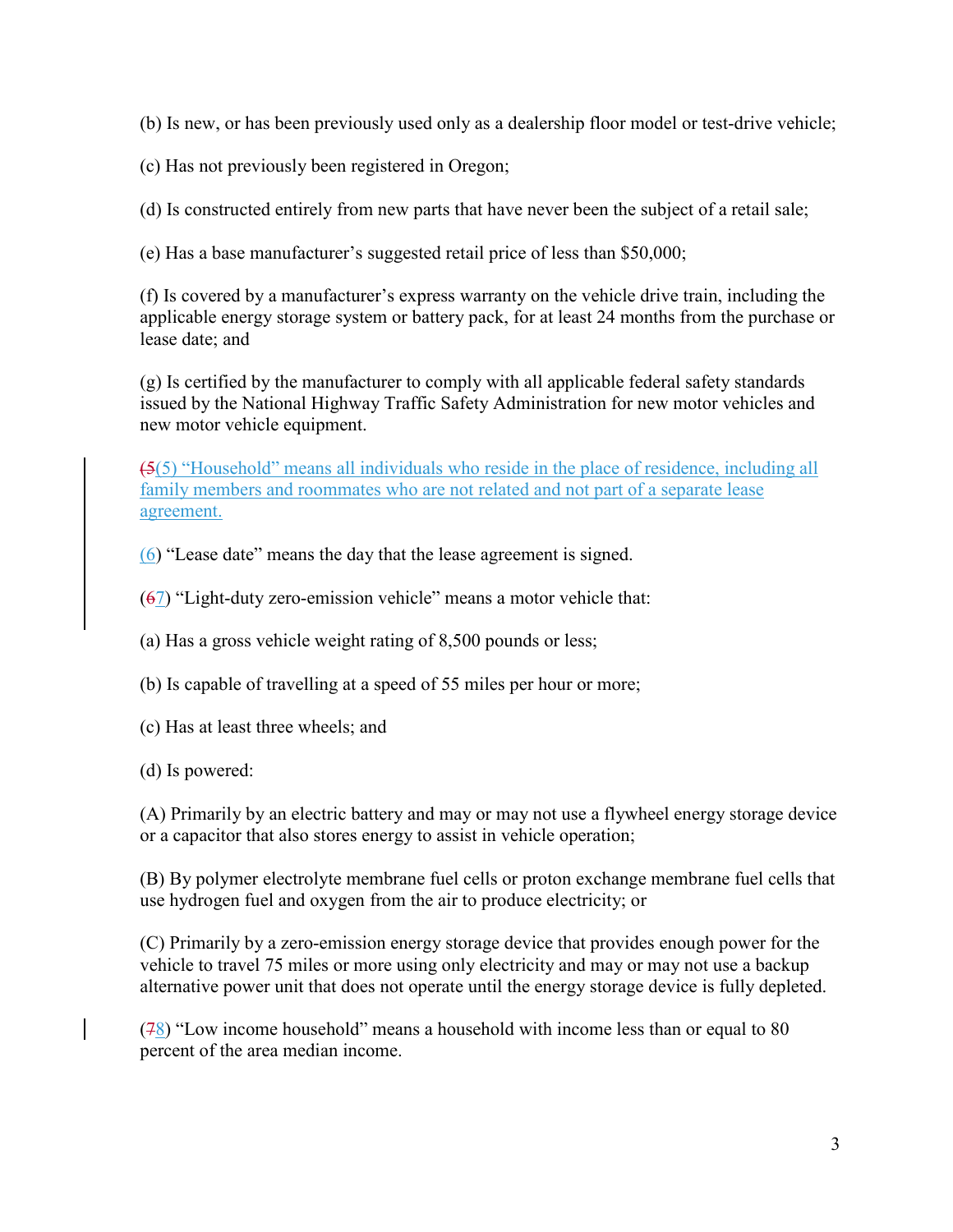$(89)$  "Moderate income household" means a household with income less than or equal to 120 percent and greater than 80 percent of the area median income.

 $(910)$  "Motor vehicle" has the meaning given that term in ORS 801.360.

 $(1011)$  "Neighborhood electric vehicle" means a motor vehicle that:

(a) Is powered using an electric battery;

(b) Has a gross vehicle weight not exceeding 3,000 pounds;

(c) Is capable of traveling at a speed of up to 25 mph; and

(d) Has at least four wheels.

(e) DEQ will require certification to zero-emission standards in California Code of Regulations Title 13, section 1962.2 to show a vehicle meets these specifications.

 $(1112)$  "Person" means a person as defined in ORS 174.100 or a public body as defined in ORS 174.109.

 $(1213)$  "Plug-in hybrid electric vehicle" means a motor vehicle that:

(a) Has zero evaporative emissions from its fuel system when operating as an electric vehicle;

(b) Has an onboard electrical energy storage device with useful capacity of 10 or more miles of urban dynamometer driving schedule range, as described by the United States Environmental Protection Agency in 40 CFR 600.116-12, on electricity alone;

(c) Is equipped with an onboard charger;

(d) Is rechargeable from an external connection to an off-board electrical source;

(e) Meets the super ultra-low emission vehicle standards for exhaust emissions, as certified to standards in California Code of Regulations, Title 13, section 1961(a)(4) (2003);

(f) Has a warranty of at least 15 years and 150,000 miles on emission control components;

(g) Is capable of travelling at a speed of 55 miles per hour or more;

(h) Has an on-board internal combustion engine; and

(i) Has at least three wheels.

 $(1314)$  "Purchase date" means the day that the purchase and sales agreement is signed.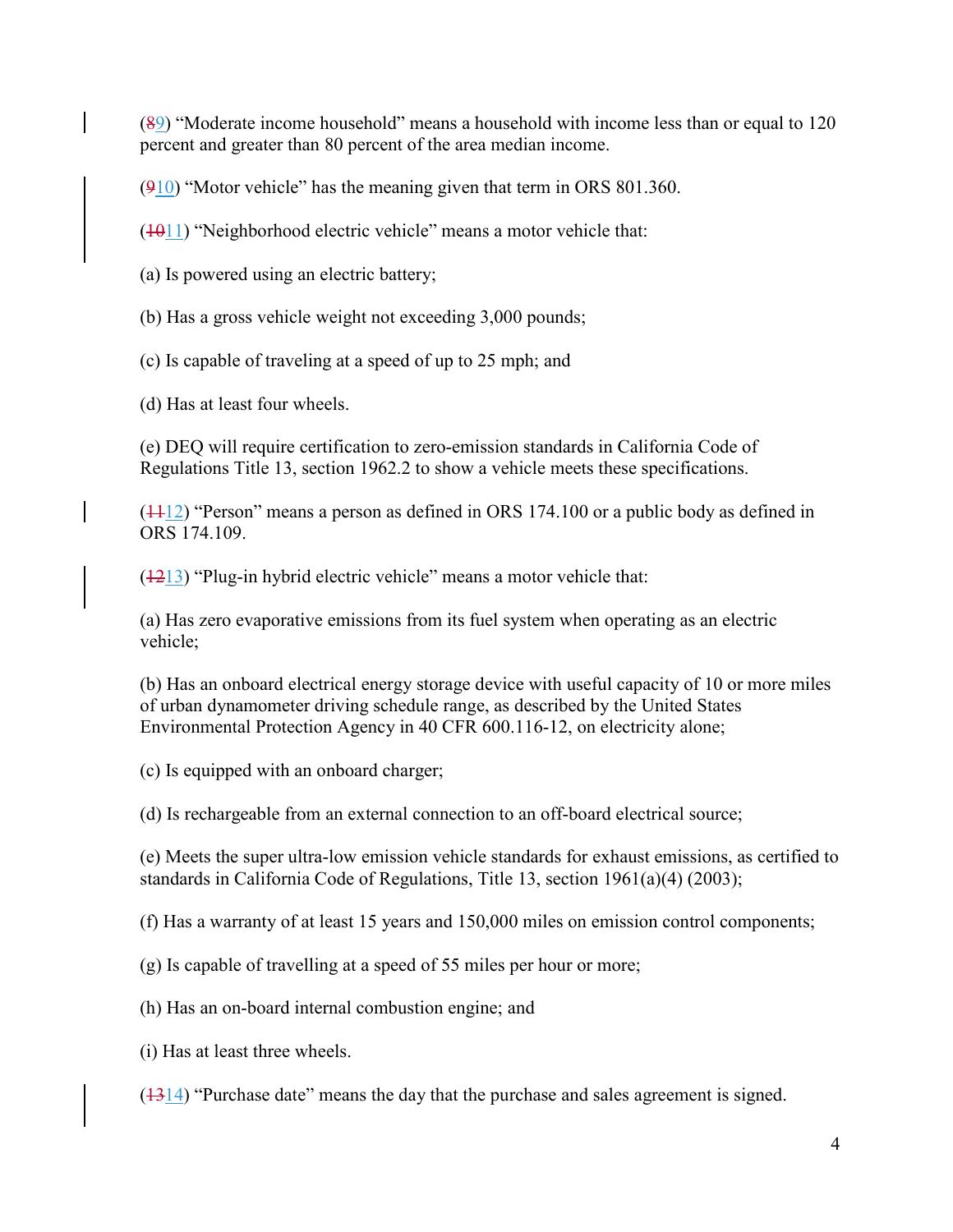$(1415)$  "Used electric vehicle" means a light-duty zero-emission or plug-in hybrid electric vehicle that:

(a) Would have been eligible for the standard rebate at the time of its original sale or lease had the rebate program in OAR 340-270-0010 to -0500 existed or;

(b) Is a direct model predecessor of an eligible vehicle as defined in OAR 340-270-  $0030(4)(a)(A)$ .

(1516) "Vehicle dealer" means:

(a) A person engaged in business in this state that has been issued a vehicle dealer certificate under ORS 822.020; or

(b) A person engaged in business in another state that would be subject to ORS 822.005 if the person engaged in business in this state.

(c) It does not include a person who:

(A) Conducts an event that lasts less than 7 consecutive days, for which the public is charged admission and at which otherwise eligible vehicles are sold at auction; or

(B) Sells an otherwise eligible vehicle at auction at an event as described in (A).

 $(1617)$  "Zero-emission motorcycle" means a motor vehicle that:

(a) Has zero evaporative emissions from its fuel system;

(b) Is capable of attaining a speed of 55 miles per hour or more;

(c) Is designed to travel on two wheels; and

(d) Is powered by electricity.

(e) DEQ will require documentation of the following as proof that a motorcycle meets these specifications:

(A) Successful completion of the most current California Zero-Emission Motorcycle Evaluation Procedure, as defined in California's Implementation Manual for the Clean Vehicle Rebate Project; and

(B) Issuance of a "pass" determination and verification that the vehicle meets the specified range and acceleration requirements by the California Air Resources Board.

 $(1718)$  "Zero-emission vehicle" means a motor vehicle that that is certified to zero-emission standards in California Code of Regulations, Title 13, section 1962.2.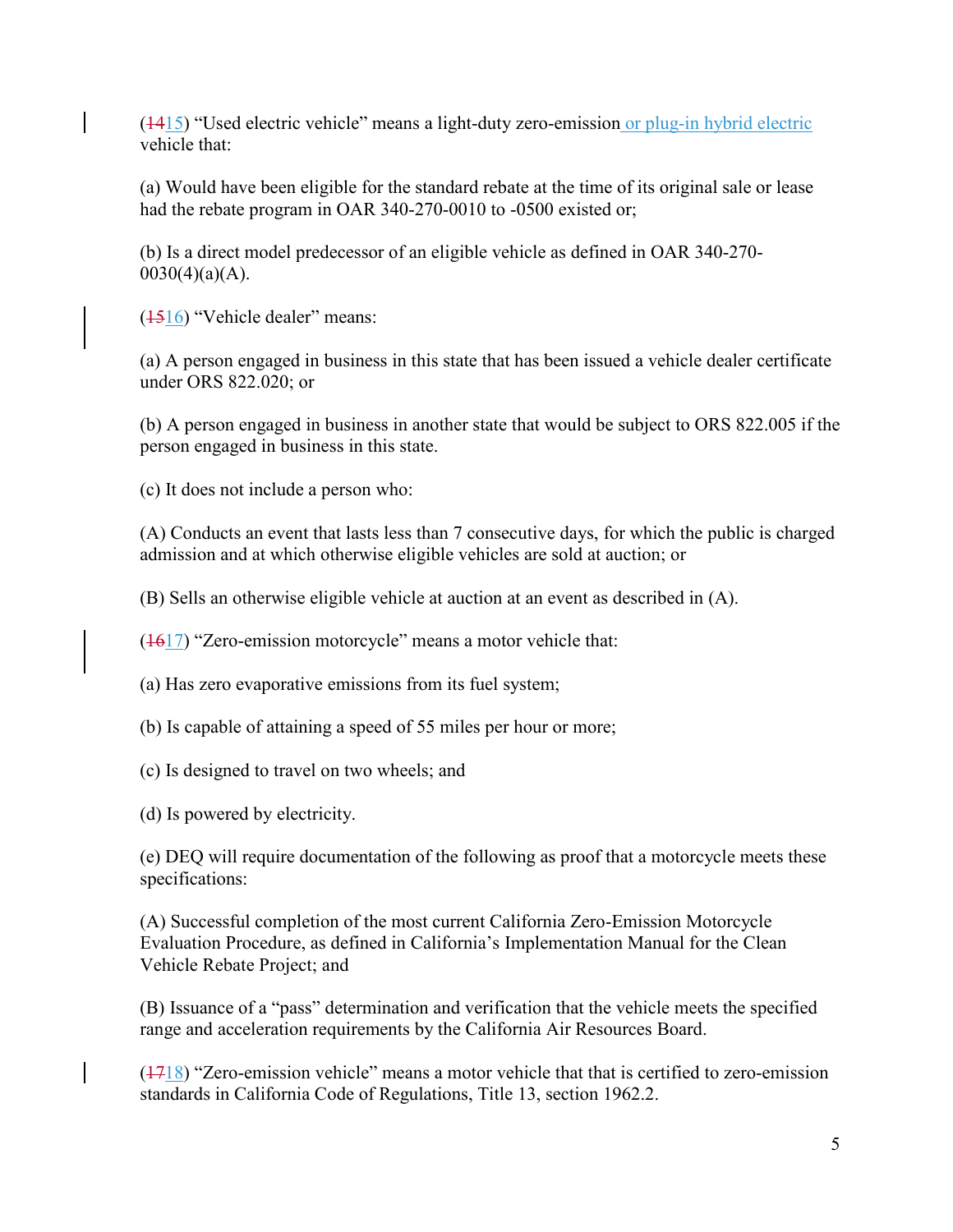[NOTE: View a PDF of California Implementation Manual by clicking on "Tables" link below.]

[ED. NOTE: To view tables referenced in rule text, [click here to view rule.\]](https://secure.sos.state.or.us/oard/viewSingleRule.action?ruleVrsnRsn=253449)

**Statutory/Other Authority:** ORS 468.020, 2017 Or. Law Ch. 750 Sec. 148-157- $\mathcal{L}_1$  House Bill 4059 (2018), Sec. 18-21, and House Bill 2592 (2019), Sec. 35-37 **Statutes/Other Implemented:** 2017 Or. Law Ch. 750 Sec. 148-157 &, House Bill 4059 (2018), Sec. 18-21, and House Bill 2592 (2019), Sec. 35-37 **History:** [DEQ 6-2019, amend filed 01/28/2019, effective 01/28/2019](https://secure.sos.state.or.us/oard/viewReceiptPDF.action?filingRsn=40443) [DEQ 186-2018, adopt filed 05/14/2018, effective 05/14/2018](https://secure.sos.state.or.us/oard/viewReceiptPDF.action?filingRsn=37756)

## **[340-270-0100](https://secure.sos.state.or.us/oard/viewSingleRule.action?ruleVrsnRsn=244923) Vehicles Eligible for Zero-Emission Vehicle Standard Rebates**

To qualify for a standard rebate, a motor vehicle must qualify as an eligible vehicle, as defined in OAR 340-270-0030(4), and must have a purchase or lease date on or after effective date of the program for the type of vehicle, as established in OAR 340-270-0020.

**Statutory/Other Authority:** ORS 468.020, 2017 Or. Law Ch. 750 Sec. 148-157 &, House Bill 4059 (2018), Sec. 18-21, and House Bill 2592 (2019), Sec. 35-37 **Statutes/Other Implemented:** 2017 Or. Law Ch. 750 Sec. 148-157 &, House Bill 4059 (2018), Sec. 18-21, and House Bill 2592 (2019), Sec. 35-37 **History:** [DEQ 186-2018, adopt filed 05/14/2018, effective 05/14/2018](https://secure.sos.state.or.us/oard/viewReceiptPDF.action?filingRsn=37756)

# **[340-270-0110](https://secure.sos.state.or.us/oard/viewSingleRule.action?ruleVrsnRsn=244924)**

#### **Amount of Zero-Emission Vehicle Standard Rebates**

(1) The amount of the rebate for eligible light-duty zero-emission vehicles and plug-in hybrid electric vehicles with electrochemical energy storage capacities of 10 kilowatt hours or more is \$2,500.

(2) The amount of the rebate for eligible light-duty zero-emission vehicles and plug-in hybrid electric vehicles with electrochemical energy storage capacities of less than 10 kilowatt hours is \$1,500.

(3) The amount of the rebate for eligible neighborhood electric vehicles is \$750.

(4) The amount of the rebate for eligible zero-emission motorcycles is \$750.

(5) DEQ will set the rebate amounts annually. In doing so, if DEQ determines that the rebate amounts should be adjusted, DEQ will engage in rulemaking to adjust the rebate amounts established herein.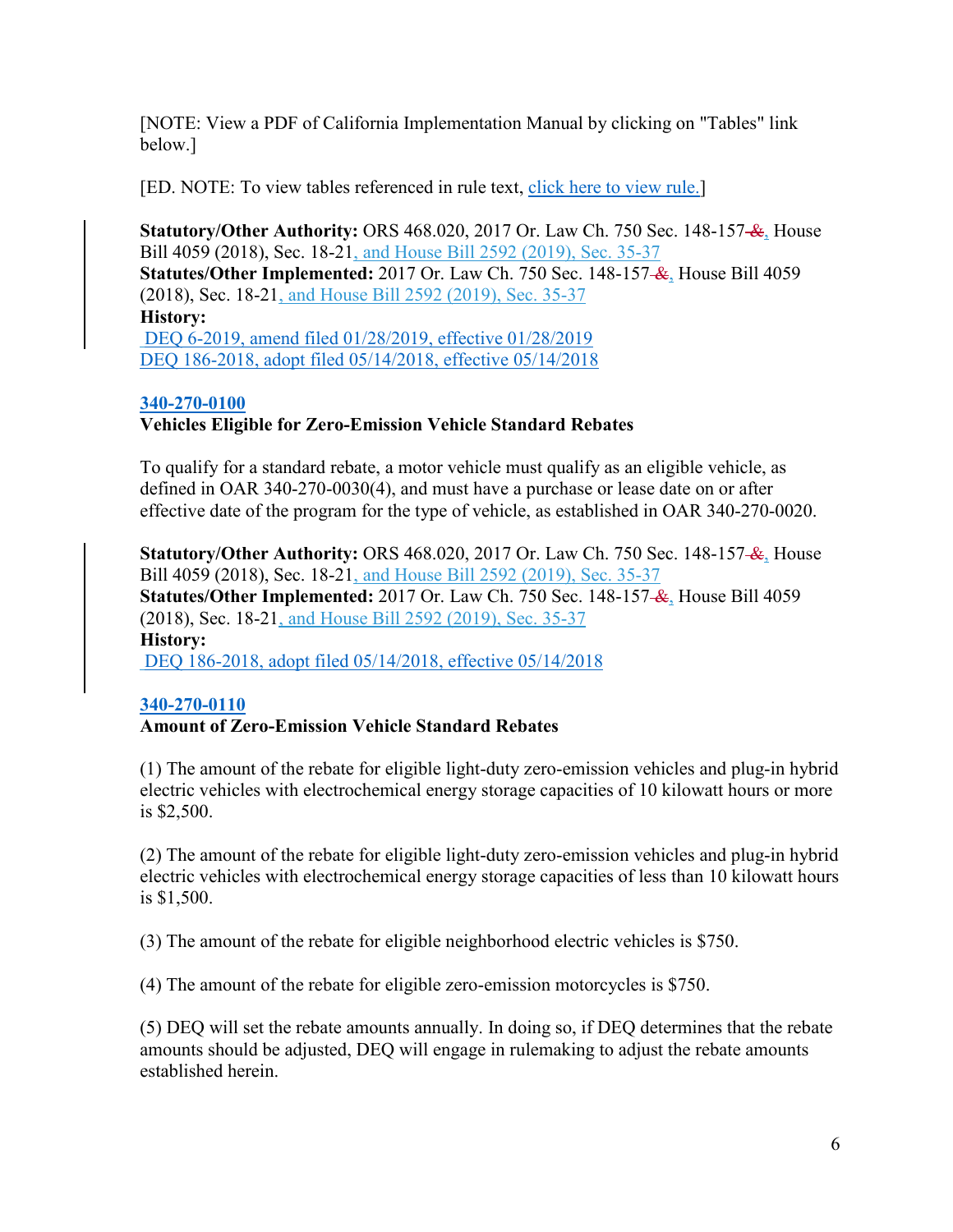**Statutory/Other Authority:** ORS 468.020, 2017 Or. Law Ch. 750 Sec. 148-157- $\mathcal{L}_1$ . House Bill 4059 (2018), Sec. 18-21, and House Bill 2592 (2019), Sec. 35-37 **Statutes/Other Implemented:** 2017 Or. Law Ch. 750 Sec. 148-157 &, House Bill 4059 (2018), Sec. 18-21, and House Bill 2592 (2019), Sec. 35-37 **History:** [DEQ 186-2018, adopt filed 05/14/2018, effective 05/14/2018](https://secure.sos.state.or.us/oard/viewReceiptPDF.action?filingRsn=37756)

## **[340-270-0120](https://secure.sos.state.or.us/oard/viewSingleRule.action?ruleVrsnRsn=244925)**

# **Requirements for Zero-Emission Vehicle Standard Rebates**

(1) A person may only apply for a rebate if the person:

(a) Owns or leases a vehicle that meets the requirements established in OAR 340-270-0100;

(b) If leasing a vehicle, has a minimum lease term of 24 months;

(c) Intends to retain the registration of the eligible vehicle for a minimum of 24 consecutive months after the purchase or lease date; and

(d) Is an Oregon resident.

(2) To qualify for a rebate, an applicant must:

(a) Apply using a form approved by DEQ;

(b) Provide information and documentation sufficient to allow DEQ to verify that the applicant purchased or leased an eligible vehicle;

(c) Purchase or lease an eligible vehicle from a vehicle dealer or an original equipment manufacturer, that does not have licensed franchised new automobile dealers in Oregon;

(d) Provide proof of registration of the eligible vehicle in Oregon;

(e) Submit an application within 6 months after the vehicle purchase or lease date;  $\frac{f}{f}$ , except that persons who purchased or leased an eligible vehicle between January 1, 2018 and August 2, 2018 may apply for the rebate if an application is submitted to DEQ by March 30, 2020. If DEQ has already received an application from the rebate applicant who purchased or leased an eligible vehicle between January 1, 2018 and August 2, 2018, and the applicant has been notified by DEQ of its receipt, the applicant does not need to reapply;

(f) Provide any additional information and documentation requested by DEQ that is necessary to ascertain that the applicant qualifies for a rebate; and

(g) Participate in ongoing research efforts and surveys regarding the program.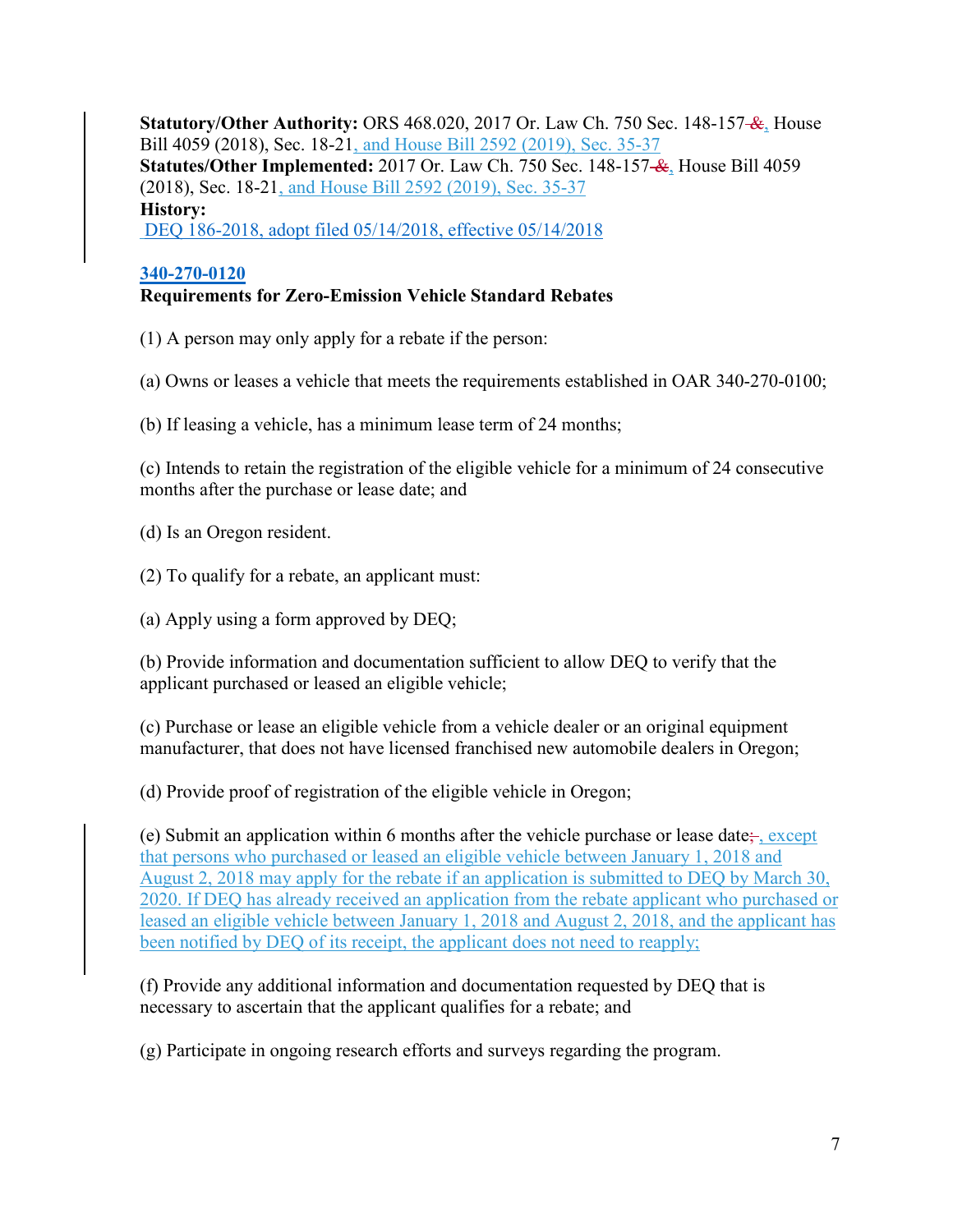(3) Recipients may assign the rebate to a vehicle dealer, or to an original equipment manufacturer, that does not have licensed franchised new automobile dealers in Oregon. The limit established in subsection (5) of this rule does not apply to vehicle dealers or automobile manufacturers who receive rebate assignments pursuant to this section.

(4) Recipients may not make or allow any modifications to the vehicle's emission-control systems, hardware, or software calibrations, or the vehicle's hybrid system.

(5) An organization that applies for a rebate, including businesses, non-profit organizations, and state and municipal governments, is limited to 10 rebates per entity per calendar year. Organizational applicants must be based in Oregon or have an Oregon-based affiliate at the time the eligible vehicle is purchased or leased.

(6) If the rebate recipient is an organization that applies for a rebate, it must submit annual usage data to DEQ for  $\frac{32}{2}$  years.

**Statutory/Other Authority:** ORS 468.020, 2017 Or. Law Ch. 750 Sec. 148-157- $\mathcal{L}_1$  House Bill 4059 (2018), Sec. 18-21, and House Bill 2592 (2019), Sec. 35-37 **Statutes/Other Implemented:** 2017 Or. Law Ch. 750 Sec. 148-157 &, House Bill 4059 (2018), Sec. 18-21, and House Bill 2592 (2019), Sec. 35-37 **History:** [DEQ 186-2018, adopt filed 05/14/2018, effective 05/14/2018](https://secure.sos.state.or.us/oard/viewReceiptPDF.action?filingRsn=37756)

#### **[340-270-0200](https://secure.sos.state.or.us/oard/viewSingleRule.action?ruleVrsnRsn=244926)**

## **Application Review Process**

(1) DEQ will process applications on a first-come, first-serve basis as received by  $DEQ_i$ except in circumstances where a rebate recipient assigns a rebate to a vehicle dealer, or to an original equipment manufacturer, that does not have licensed franchised new automobile dealers in Oregon.

(2) DEQ will reject all applications that do not meet the applicable requirements of OAR 340-270-0100, -0120, -0410, and -0430.

(3) As provided in OAR 340-270-0120(2)(f), DEQ may require additional information or documentation to complete its review of an application. If DEQ does not receive the requested information and documentation within 14 days of its request, DEQ may reject the application.

(4) DEQ will provide a written explanation for all rejected applications. If DEQ rejects an application, an applicant may appeal that rejection by:

(a) Providing a written explanation of why the applicant believes that DEQ misapplied the statute or its rules or otherwise improperly rejected the applicant;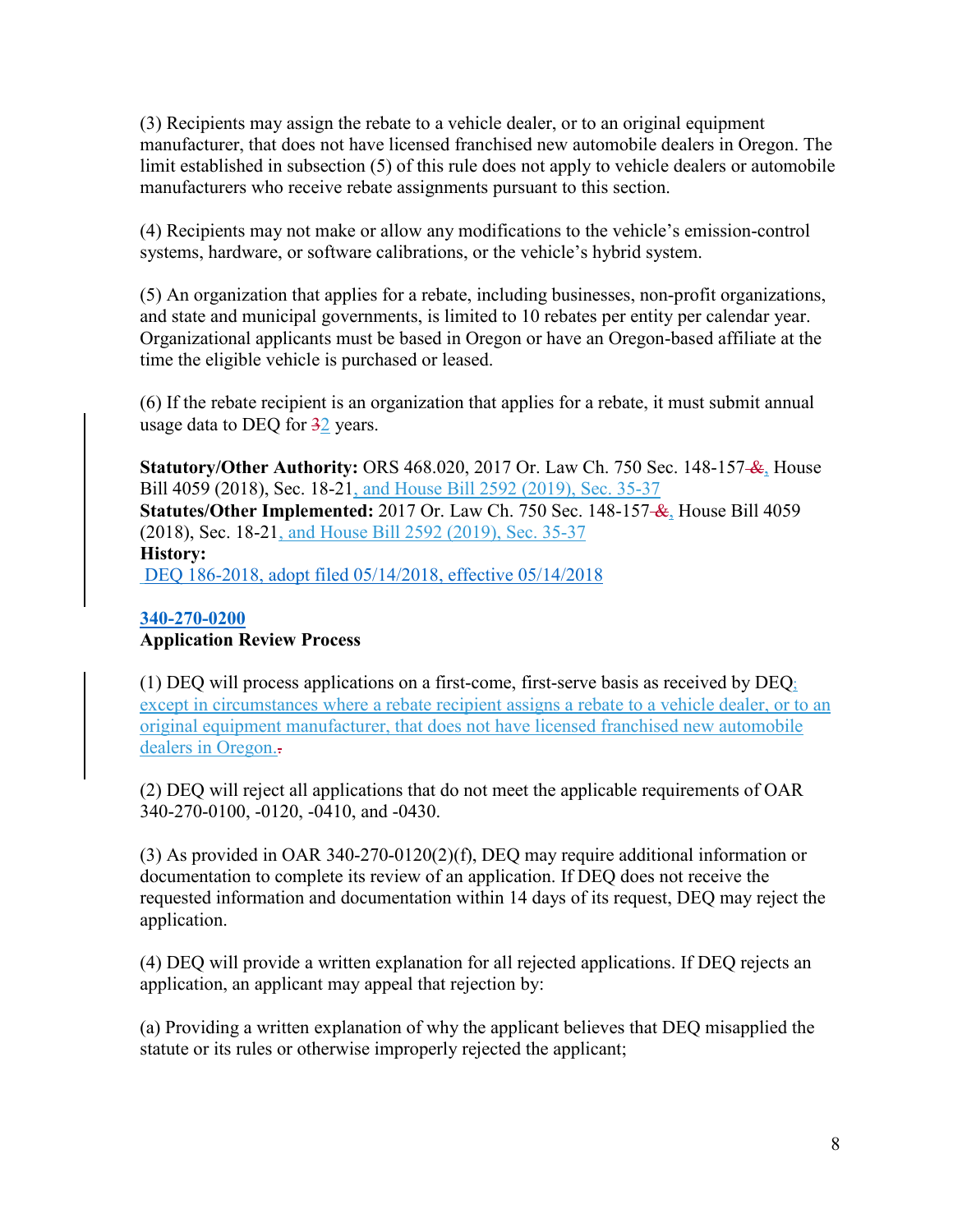(b) Submitting that written explanation by depositing the explanation in the mail, with proper postage, postmarked within 60 days of the date of DEQ's written rejection; and

(c) Submitting the explanation to the Agency itself.

(5) DEQ will respond to an appeal of a rejection in writing as soon as is practicable. DEQ's response to an appeal is an order in other than a contested case.

**Statutory/Other Authority:** ORS 468.020, 2017 Or. Law Ch. 750 Sec. 148-157- $\mathcal{L}_1$ . House Bill 4059 (2018), Sec. 18-21, and House Bill 2592 (2019), Sec. 35-37 **Statutes/Other Implemented:** 2017 Or. Law Ch. 750 Sec. 148-157 &, House Bill 4059 (2018), Sec. 18-21, and House Bill 2592 (2019), Sec. 35-37 **History:** [DEQ 200-2018, temporary amend filed 12/04/2018, effective 12/04/2018 through](https://secure.sos.state.or.us/oard/viewReceiptPDF.action?filingRsn=40030)  [06/01/2019](https://secure.sos.state.or.us/oard/viewReceiptPDF.action?filingRsn=40030) DEQ 186-2018, adopt [filed 05/14/2018, effective 05/14/2018](https://secure.sos.state.or.us/oard/viewReceiptPDF.action?filingRsn=37756)

#### **[340-270-0300](https://secure.sos.state.or.us/oard/viewSingleRule.action?ruleVrsnRsn=244927) Vehicle Ownership Provision**

(1) If a rebate recipient sells the eligible vehicle, or terminates the eligible vehicle's leasefor which a rebate was received, or terminates the eligible vehicle's lease, before the end of 24 months after the purchase or lease date, the rebate recipient must notify DEQ and must reimburse DEQ for the entire rebate amountin a prorated amount based on the number of months that the rebate recipient owned or leased the vehicle.

(2) DEQ may waive the reimbursement requirement if DEQ determines a waiver is appropriate given unforeseeable or unavoidable circumstances that gave rise to a need for the rebate recipient to sell the vehicle or terminate the lease before the end of the 24-month period.

(3) To request a waiver, a person must submit a written application for a waiver to DEQ of the termination of the lease or sale of the vehicle that includes an explanation of why the person believes the waiver is appropriate.

(4) DEQ will consider the following factors in determining whether waiver appropriate;

(a) the extent to which repayment would be harsh under the circumstances;

(b) the extent to which the rebate recipient appears to be inappropriately taking advantage of the rebate program; or

(c) any other factors that DEQ considers appropriate.

(d) DEQ generally considers waiver appropriate in the following circumstances, unless the factors weigh strongly against a waiver under the individual facts and circumstances: military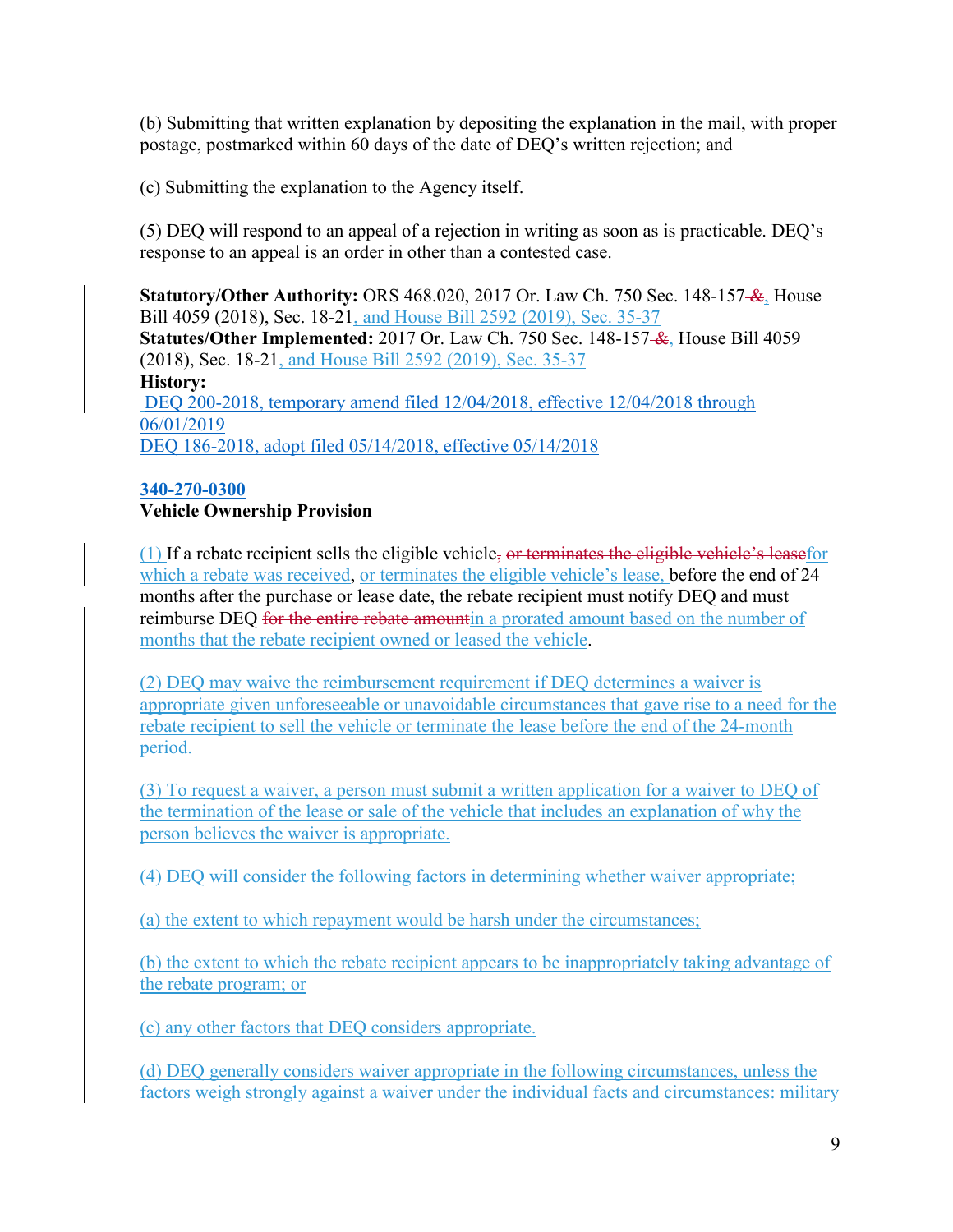duty; death of the rebate recipient; and totaling of the eligible vehicle. This is a non-exclusive list.

(5) DEQ will provide a written explanation for all rejected waiver applications. If DEQ rejects a waiver application, an applicant may appeal that rejection by:

(a) Providing a written explanation of why the applicant believes that DEQ misapplied the statute or its rules or otherwise improperly rejected the applicant;

(b) Submitting that written explanation by depositing the explanation in the mail, with proper postage, postmarked within 60 days of the date of DEQ's written rejection; and

(c) Submitting the explanation to the Agency itself.

(6) DEQ will respond to an appeal of a rejection in writing as soon as is practicable. DEQ's response to an appeal is an order in other than a contested case.

**Statutory/Other Authority:** ORS 468.020, 2017 Or. Law Ch. 750 Sec. 148-157- $\mathcal{L}_2$  House Bill 4059 (2018), Sec. 18-21, and House Bill 2592 (2019), Sec. 35-37 **Statutes/Other Implemented:** 2017 Or. Law Ch. 750 Sec. 148-157 &, House Bill 4059 (2018), Sec. 18-21, and House Bill 2592 (2019), Sec. 35-37 **History:** [DEQ 186-2018, adopt filed 05/14/2018, effective 05/14/2018](https://secure.sos.state.or.us/oard/viewReceiptPDF.action?filingRsn=37756)

#### **[340-270-0400](https://secure.sos.state.or.us/oard/viewSingleRule.action?ruleVrsnRsn=244928) Charge Ahead Program**

(1) OAR 340-270-0400 through -0430 establish the requirements for the Charge Ahead Program.

(2) The Charge Ahead Program provides rebates for the purchase or lease of new or used vehicles that meet the requirements of OAR 340-270-0410 if the purchaser is from a low or moderate-income household during the year the vehicle was purchased or leased.

**Statutory/Other Authority:** ORS 468.020, 2017 Or. Law Ch. 750 Sec. 148-157- $\mathcal{L}_1$ . House Bill 4059 (2018), Sec. 18-21, and House Bill 2592 (2019), Sec. 35-37 **Statutes/Other Implemented:** 2017 Or. Law Ch. 750 Sec. 148-157 &, House Bill 4059 (2018), Sec. 18-21, and House Bill 2592 (2019), Sec. 35-37 **History:** DEQ 186-2018, adopt [filed 05/14/2018, effective 05/14/2018](https://secure.sos.state.or.us/oard/viewReceiptPDF.action?filingRsn=37756)

# **[340-270-0410](https://secure.sos.state.or.us/oard/viewSingleRule.action?ruleVrsnRsn=244929)**

**Vehicles Eligible for the Charge Ahead Program**

To be eligible qualify for a Charge Ahead rebate, a motor vehicle must be either a new or used light-duty zero-emission vehicle with an electrochemical storage capacity and have a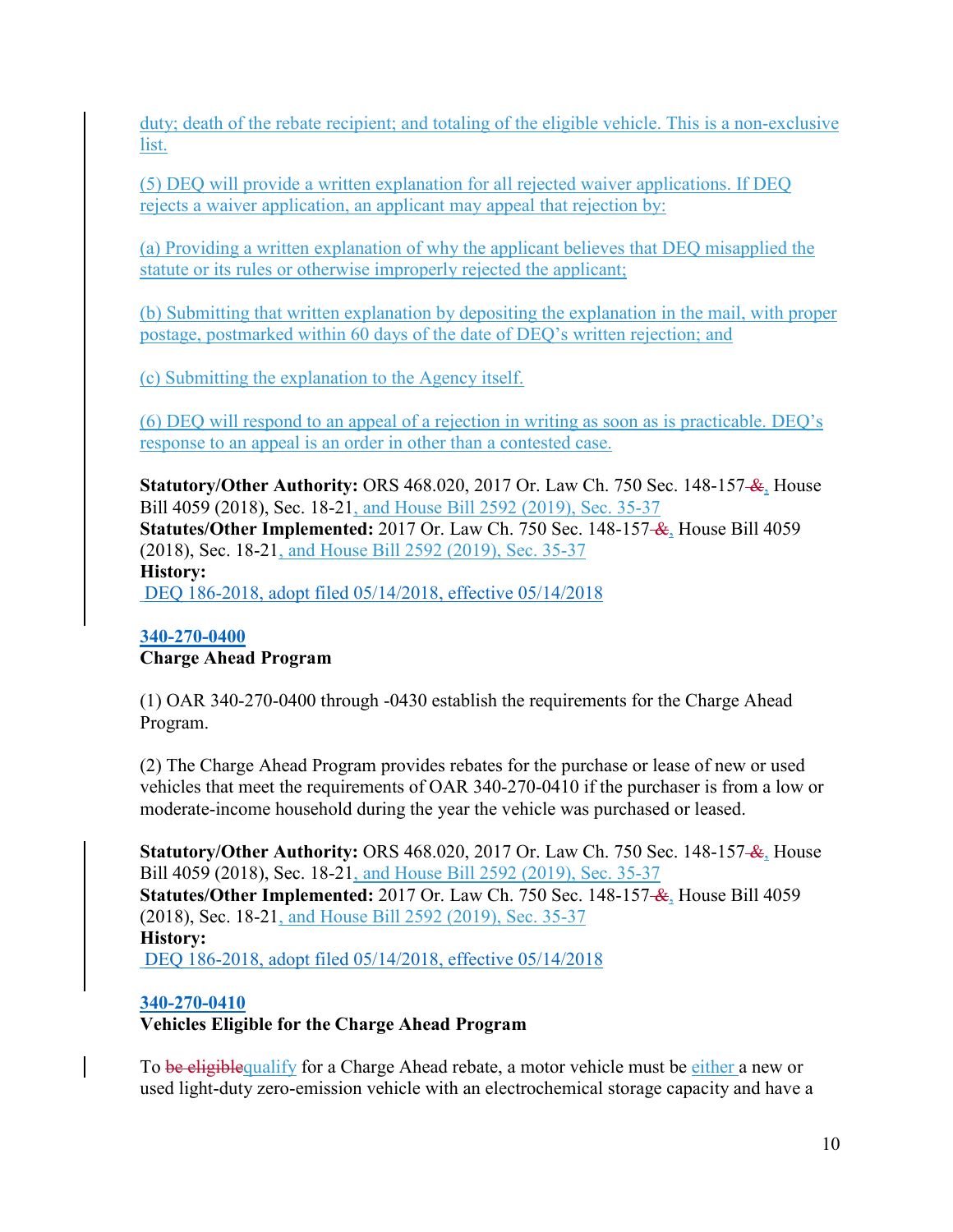purchase or lease date on or after January 1, 2018 or a new or used plug-in hybrid electric vehicle and have a purchase or lease date on or after September 29, 2019.

**Statutory/Other Authority:** ORS 468.020, 2017 Or. Law Ch. 750 Sec. 148-157 &, House Bill 4059 (2018), Sec. 18-21, and House Bill 2592 (2019), Sec. 35-37 **Statutes/Other Implemented:** 2017 Or. Law Ch. 750 Sec. 148-157 &, House Bill 4059 (2018), Sec. 18-21, and House Bill 2592 (2019), Sec. 35-37 **History:** [DEQ 186-2018, adopt filed 05/14/2018, effective 05/14/2018](https://secure.sos.state.or.us/oard/viewReceiptPDF.action?filingRsn=37756)

## **[340-270-0420](https://secure.sos.state.or.us/oard/viewSingleRule.action?ruleVrsnRsn=244930)**

## **Amount of Charge Ahead Program Rebate**

(1) The amount of the Charge Ahead rebate is \$2,500.

(2) A Charge Ahead rebate may be combined with a standard rebate under OAR 340-270- 0110 if the applicant meets the requirements in OAR 340-270-0100.

(3) DEQ will set the rebate amounts annually. If DEQ determines that the rebate amounts should be adjusted, DEQ will engage in rulemaking to adjust the rebate amounts.

**Statutory/Other Authority:** ORS 468.020, 2017 Or. Law Ch. 750 Sec. 148-157- $\mathcal{L}_1$ . House Bill 4059 (2018), Sec. 18-21, and House Bill 2592 (2019), Sec. 35-37 **Statutes/Other Implemented:** 2017 Or. Law Ch. 750 Sec. 148-157 &, House Bill 4059 (2018), Sec. 18-21, and House Bill 2592 (2019), Sec. 35-37 **History:** [DEQ 186-2018, adopt filed 05/14/2018, effective 05/14/2018](https://secure.sos.state.or.us/oard/viewReceiptPDF.action?filingRsn=37756)

#### **[340-270-0430](https://secure.sos.state.or.us/oard/viewSingleRule.action?ruleVrsnRsn=244931)**

# **Requirements for Charge Ahead Program Rebates**

- (1) A person may only apply for a rebate if the person:
- (a) Owns or leases a vehicle that meets the requirements established in OAR 340-270-0410;
- (b) If leasing a vehicle, has a minimum lease term of 24 months;

(c) Intends to retain the registration of the eligible vehicle for a minimum of 24 consecutive months after the purchase or lease date; and

- (d) Is an Oregon resident.
- (2) To qualify for a Charge Ahead rebate, an applicant must:
- (a) Apply using a form approved by DEQ;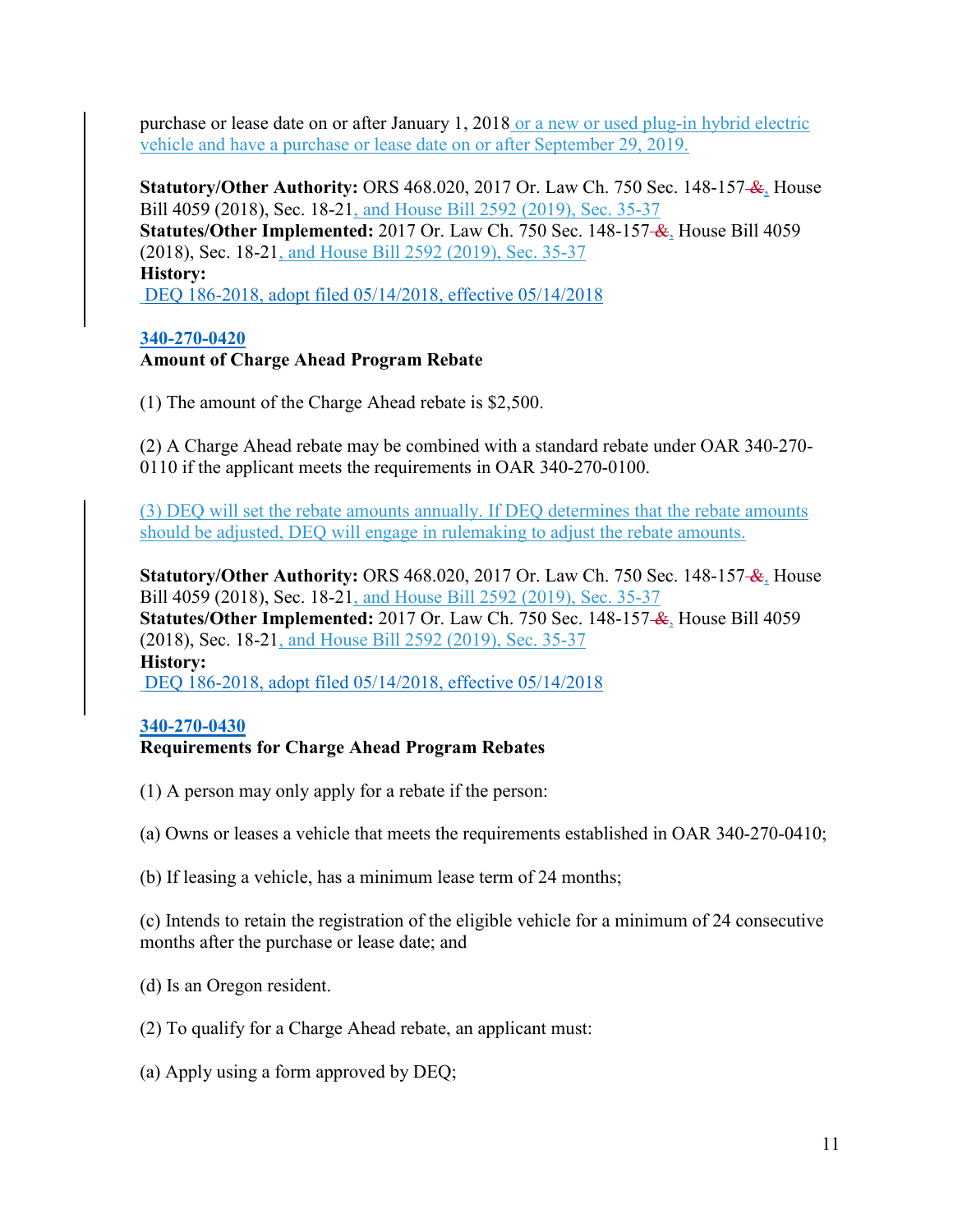(b) Provide information and documentation sufficient to allow DEQ to verify that the applicant purchased or leased an eligible vehicle; a vehicle that meets the requirements established in OAR 340-270-0410;

(c) Provide sufficient information to allow DEQ to determine that the applicant is a member of a low-or moderate-income household during the year the vehicle was purchased or leased. DEQ will rely on documentation of an applicant's income from the year the vehicle was purchased or leased or, if that information is unavailable or inadequate, from a previous year. DEQ will rely on the most recent area median income determinations of the Housing and Community Services Department available at the time of application.

(d) Purchase or lease an eligible vehicle from a vehicle dealer or an original equipment manufacturer, that does not have licensed franchised new automobile dealers in Oregon;

(e) Provide proof of registration of the eligible vehiclevehicle that meets the requirements established in OAR 340-270-0410 in Oregon;

(f) Submit an application within 6 months after the vehicle purchase or lease date;

(f) Submit an application within 6 months after the vehicle purchase or lease date, except that persons who purchased or leased a vehicle that meets the requirements established in OAR 340-270-0410 between January 1, 2018 and August 2, 2018 may apply for a rebate if an application is submitted to DEQ by March 30, 2020. If DEQ has already received an application from the person who purchased or leased a vehicle that meets the requirements established in OAR 340-270-0410 between January 1, 2018 and August 2, 2018, and the applicant has been notified by DEQ of its receipt, the applicant does not need to reapply;

(g) Provide any additional information and documentation requested by DEQ that is necessary to ascertain that the applicant qualifies for a rebate; and

(h(h) Provide information requested by DEQ that DEQ determines is necessary to ascertain that the person is not buying, selling, or leasing vehicles in a manner that circumvents the intent of the Charge Ahead Program, including an attestation that the person has not in the past owned or leased the vehicle for which a rebate is sought; and

(i) Participate in ongoing research efforts and surveys regarding the program.

(3) Recipients may assign the rebate to a vehicle dealer, or to an original equipment manufacturer, that does not have licensed franchised new automobile dealers in Oregon. The limit established in subsection (5) of this rule does not apply to vehicle dealers or automobile manufacturers who receive rebate assignments pursuant to this section.

(4) Recipients may not make or allow any modifications to the vehicle's emission-control systems, hardware, or software calibrations, or the vehicle's hybrid system.